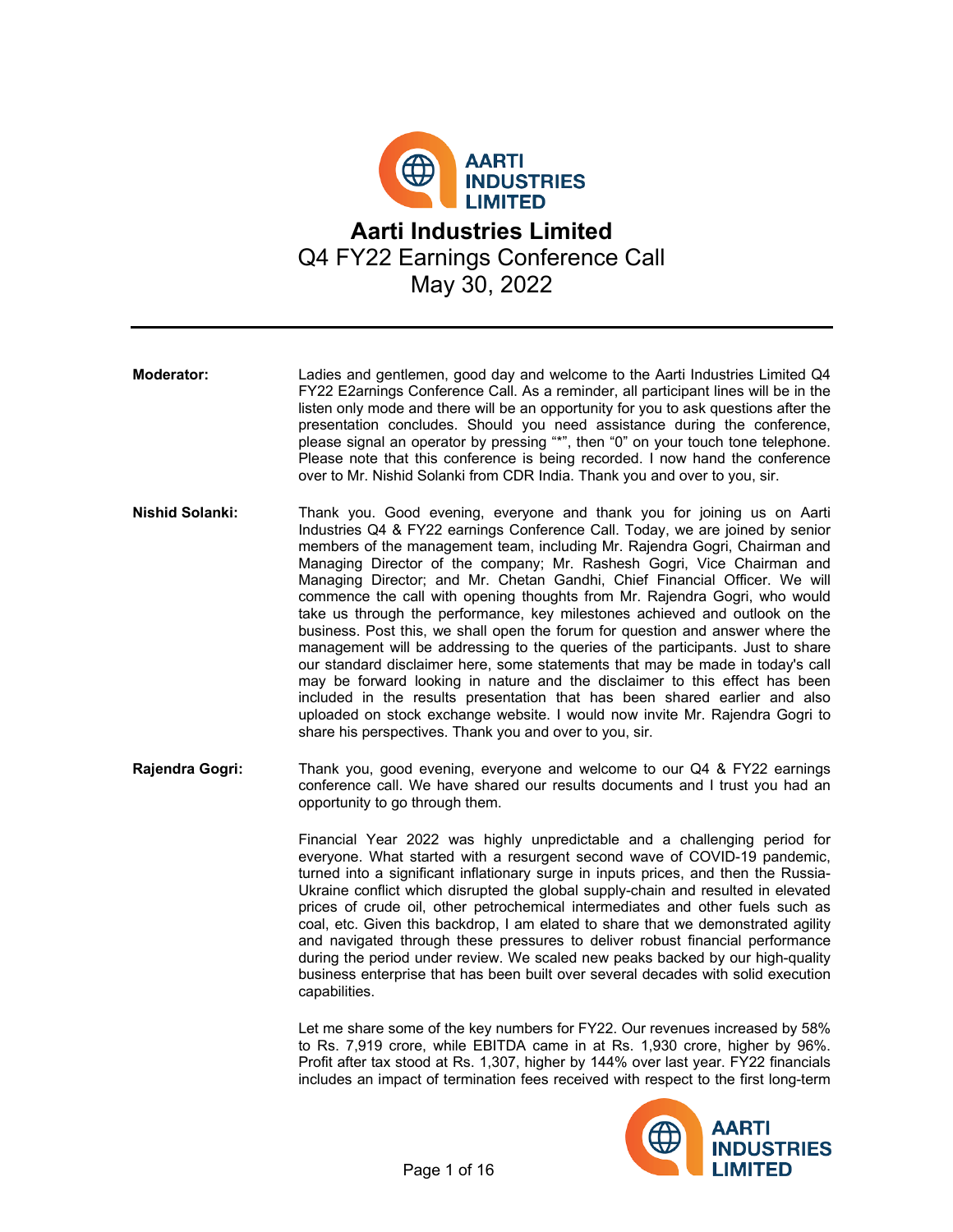contract to the tune of Rs. 631 crore. Excluding termination fees, our annual revenues were at Rs. 7,288 crore, while EBITDA was at Rs. 1,320 crore. We achieved the highest-ever EBITDA in the Company's history in FY22 even after netting off the impact from termination income. Normalising the termination income for FY22, the EBITDA growth for FY22 was about 35% over FY21.

In Q4 FY22, we registered 50% gains in revenues to Rs. 2,018 crore, driven by better realisation trends owing to our ability to pass on sharp spikes in RM costs and other utilities. This was supported by healthy volume uptick during the quarter led by continued demand outlook for our products in the key end-user industries. EBITDA enhanced by 30% to Rs. 339 crore, while EBITDA margin stood at 16.8%. Having said that, we were able to maintain the absolute delta margin despite cost pressures in the system. Further normalising the impact of the shortfall fees of Rs 37 crs for Q4FY21, we recorded about 52% Y-O-Y growth in EBITDA for Q4FY22. Also when compared with Q3FY22, which included the Shortfall fees of Rs 47 crs, the QoQ EBITDA growth (net of termination income & shortfall fees) was about 11% for Q4FY22. Also, the commissioning of a few projects resulted in an increase in depreciation and Fixed overheads during Q4FY22. Our profit after tax enhanced by 39% to Rs. 194 crore, in-line with the operational performance. Premised on healthy performance during the year, the Board of Directors approved a final dividend of Rs. 1.50 per share for FY22. This is in addition to an interim dividend of Rs. 2.00 per share distributed during the year. With this, the total dividend in FY22 stands at Rs. 3.50 per share i.e., 70% of the face value. During Q4 FY22, we witnessed significant volatility in the prices of key inputs largely due to various issues including the one pertaining to Russia-Ukraine conflict. We wish to clarify that while we don't have any significant business in the region and hence see no significant impact of the same on our business.

Moving to the segmental performance overview. Revenue from Speciality Chemicals business in Q4 FY22 increased by 49% to Rs. 1,629 crore, while EBIT expanded by 19% to Rs. 246 crore. However, as highlighted, we were able to pass on these variations to our customer in a structured manner. More importantly, our ability to suitably optimise the product mix helps sustain the overall volumes. Having said that, we are closely monitoring these developments and will take appropriate steps as and when required.

I will now share the production details for Q4 of FY22. Production of Nitrochlorobenzene was about 19551 MT compared to 19,100 MT in the corresponding period of last year, and close to 18,504 MT for Q3 FY22. Likewise, for hydrogenated products, we attained a production run-rate of 3029 MT compared to 1,935 MT last year, and 2,878 MT in Q3 of FY22. For Nitro-Toluene, the production for Q4 FY22 stood at 5155 MT, compared to 2,935 MT in Q4 of last year, and 3,633 MT in Q3 FY22. The quarter went by saw some production and revenue impact due to supply shortage of key raw material 'Nitric Acid', as indicated in the previous call. We have been closely working with the supplier to minimise the impact and optimise the product mix to protect the profitability. We continue to be engaged with the supplier to find alternatives to improve the situation, which has a significant bearing on our performances.

Turning your attention to projects commissioned during the quarter. We began commercial manufacturing in respect of the project related to the 2nd Long Term Contract in Q4 FY22. This will add incremental revenues to the tune of over Rs 500 crs by end of FY23. Other major projects such as Project linked to the 3rd Long Term Contract at Jhagadia, the NCB capacity expansion at Vapi, etc are expected to come on stream in FY23 and will see ramp up over FY23 and FY24.

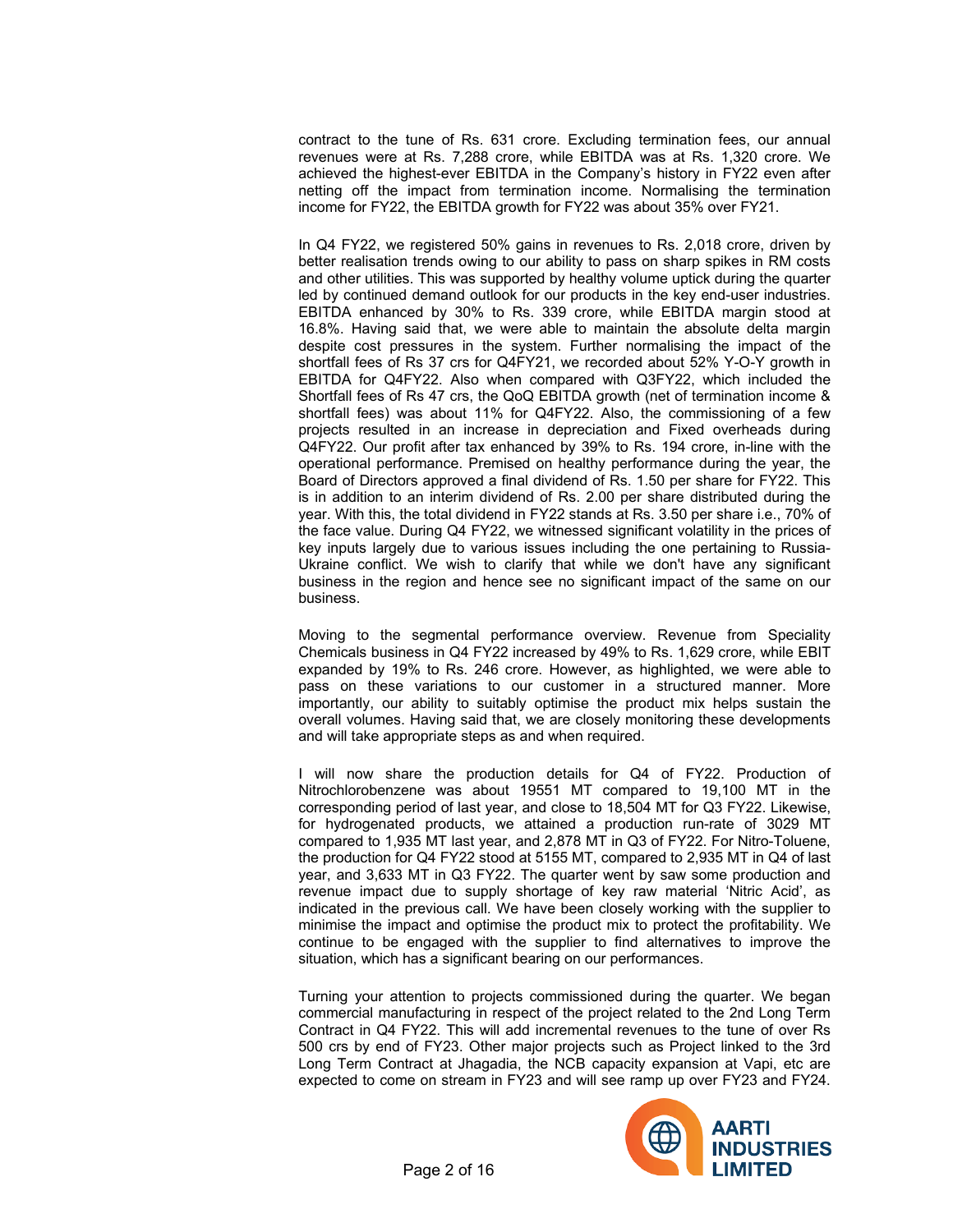Further with respect to the unit wrt to the 1st Long term contract, we had seen some volumes in FY22 and expect a progressive ramp up of the same over next two years, targeting the utilisation to be about 70%-80% by FY24. I believe that we are well poised to capture incremental market opportunity in the specialty chemicals space based on our leadership position and expertise in the chosen chemistries. This including healthy demand in both domestic and export markets combined with capacity expansion initiatives will elevate our performance momentum in the ensuing years.

Now, shifting your focus to the Pharma business. We reported 52% revenue growth to Rs. 388 crore in Q4 of FY22. EBIT came in at Rs. 67 crore, higher by 30% Y-o-Y. In line with the overall operations, we were able to pass on part of spikes in raw material costs and other utilities in this segment as well, resulting in better realisations. We demonstrated strong volume growth backed by continued positive demand landscape and higher off take from generic pharma companies and Xanthine businesses. Business visibility continues to be high, and we are very well placed to realise the growth potential in this segment based on our strong product line-up, timely introduction of newer products and attractive pipeline of approvals in cardiovascular, anti-hypertensive, oncology and corticosteroids.

With respect to expansion of the new block at the USFDA approved API facility at Tarapur, we are in the final stages of the commissioning, and expect this to be commercialised in the current year i.e., Q1 of FY23.

Moving on, as you are aware, we had witnessed significant inflationary trends in the input costs, logistics cost, fuel costs, commodity prices, etc over FY22. For instance for various of the key RMs, and inputs, the prices had gone by about 50% to 100%. It may be noted that while a significant part of this price increase is passed on to customers, there is a working capital cycle gap for the same to get converted to cash, which enhances the company's resources getting deployed in working capital. We are closely examining the same and taking efforts, where possible, to reduce it.

Overall, we entailed a CAPEX of over Rs. 1,300 crore in FY22, with about Rs. 360 crore spent in Q4 FY22. This was in-line with our planned CAPEX outlay for the year. As you are aware, over the years, we had invested into various projects, of which few had been commercialised during the last 12-15 months. The ramp-up of these projects had been impacted due to the challenges faced due to the pandemic, availability of key raw materials and also partly due to the cancellation of the long term contract. We are now witnessing a good ramp-up of these capacities and expect most of these to see its capacities reach about 70% - 90% utilisation by FY24. Going forward, we remain committed to investing Rs. 3,000 crore+ by FY24 to achieve our growth aspirations. Our focus will be to undertake R&D and innovation-led projects where we have 40+ products for Speciality Chemicals and 50+ products for Pharma in the pipeline. This will lend visibility and help achieve our growth guidance for FY27, as shared earlier. To manage and execute this, we have also onboarded close to 1,500 personnel in FY22 across various functions.

Before I conclude, let me share a couple of important developments.

● As you are aware, we had been witnessing shortages at multiple times for availability of the one of the key RM, ie CNA. This had a significant impact on our operations. In order to mitigate this risk, we propose to set up a backward integrated unit for Concentrating Nitric Acid from dilute Nitric Acid with a

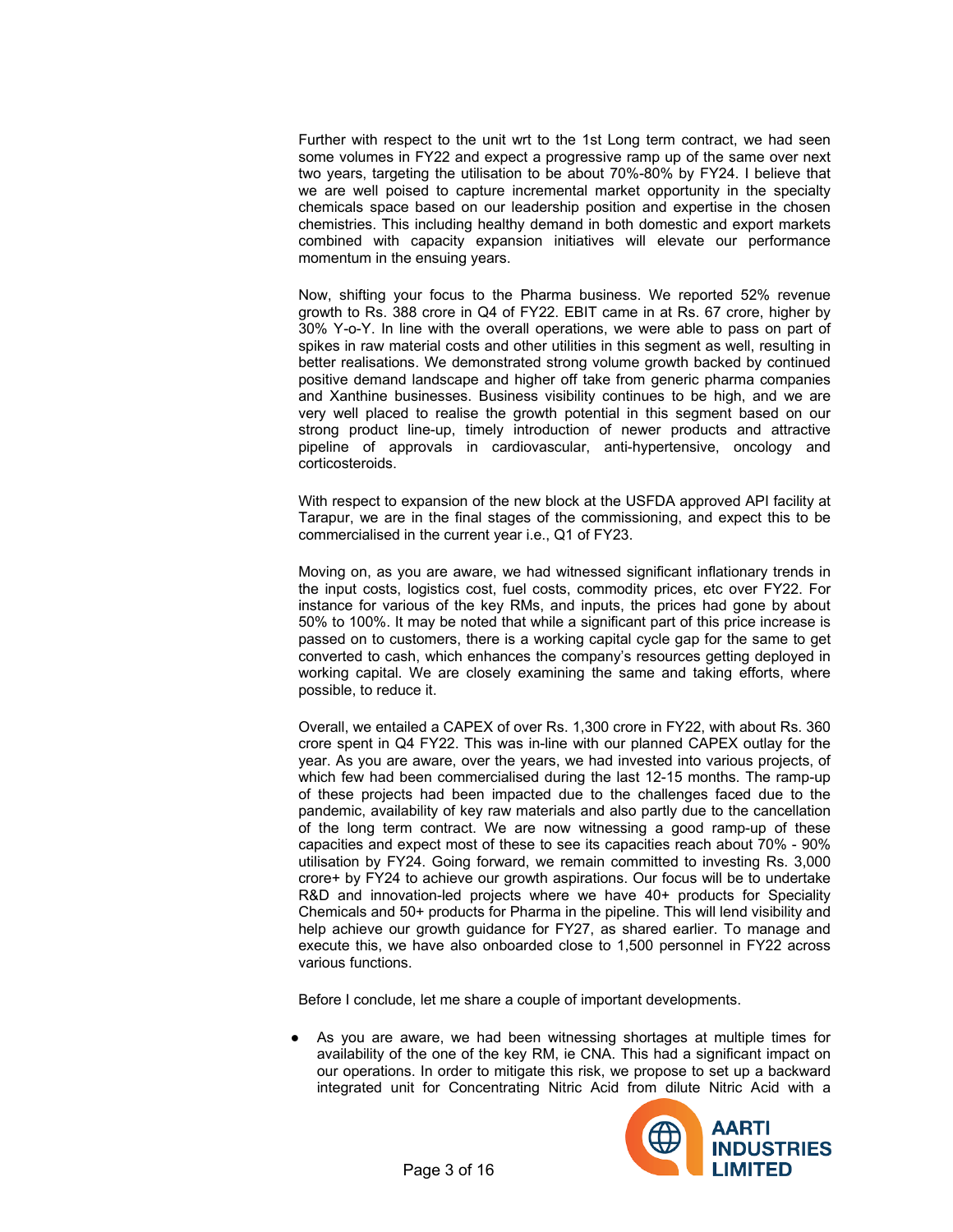|                   | capacity of about 225-250 tpd to partially meet our requirements. The<br>feedstock for this is expected to be sourced from India or from global markets.<br>We had tied up with a technology partner for the same and expect the facility to<br>be commercialised by the end of FY24. This will assist in easing off of our<br>challenges with reference to the sourcing of Nitric acid in future.<br>During FY22, Aarti Industries was awarded the prestigious Responsible Care<br>$\bullet$<br>status by Indian Chemical Council (ICC). Responsible Care is a global initiative<br>to drive continuous improvement in safe chemicals management and achieve<br>excellence in Environmental, Health, Safety and Security (EHS&S)<br>performance<br>Further with reference to our ongoing process for demerger of Pharma<br>$\bullet$<br>business into Aarti Pharmalabs Ltd, we wish to appraise that the NCLT,<br>Ahmedabad has scheduled the hearing on our application in June 2022. We<br>are hopeful to get the favourable approval from NCLT in the aforesaid hearing.<br>Subsequently it would take two to three months for completing the formalities<br>related to demerger, allotment of new shares by Aarti Pharmalabs Ltd and<br>listing of those on the respective exchanges. |
|-------------------|--------------------------------------------------------------------------------------------------------------------------------------------------------------------------------------------------------------------------------------------------------------------------------------------------------------------------------------------------------------------------------------------------------------------------------------------------------------------------------------------------------------------------------------------------------------------------------------------------------------------------------------------------------------------------------------------------------------------------------------------------------------------------------------------------------------------------------------------------------------------------------------------------------------------------------------------------------------------------------------------------------------------------------------------------------------------------------------------------------------------------------------------------------------------------------------------------------------------------------------------------------------------------------------------|
|                   | As you are aware, India is at a very sweet spot and the road ahead appears<br>encouraging. We are excited to lead India in its aspiration of becoming a preferred<br>partner for global chemical majors. Our focus on value-addition and product<br>expansion will steer the momentum in the ensuing years. This will further cement<br>our leadership position, while enhancing value for all the stakeholders. With these<br>rationales and the stronger visibility available, we are better placed to meet the<br>guidance for FY24 and FY27 as shared last year.                                                                                                                                                                                                                                                                                                                                                                                                                                                                                                                                                                                                                                                                                                                       |
|                   | That concludes my initial thoughts and will now request the moderator to open the<br>floor for the Q&A session. Thank you.                                                                                                                                                                                                                                                                                                                                                                                                                                                                                                                                                                                                                                                                                                                                                                                                                                                                                                                                                                                                                                                                                                                                                                 |
| <b>Moderator:</b> | Thank you, ladies and gentlemen, we will now begin the Q&A session. We have<br>the first question from the line of Umesh Patel from Reliance Nippon Life. Please<br>go ahead.                                                                                                                                                                                                                                                                                                                                                                                                                                                                                                                                                                                                                                                                                                                                                                                                                                                                                                                                                                                                                                                                                                              |
| Umesh Patel:      | Thanks for the opportunity, congratulations Rajendra bhai for reporting good<br>numbers. Couple of questions - as you mentioned about backward integration, I<br>just need to understand that 250 TBD that you mentioned that is transferred into<br>60,000 metric ton per annum for nitric acid, what would be the CapEx that will be<br>incurred?                                                                                                                                                                                                                                                                                                                                                                                                                                                                                                                                                                                                                                                                                                                                                                                                                                                                                                                                        |
| Rajendra Gogri:   | This will be basically a concentration plant from a weak nitric acid to concentrated<br>nitric acid and we are overall, you know, evaluating the entire nitric acid scenario.<br>By Q1, we will be able to guide on the CapEx front on this, but around this plant<br>itself. Cost will be around INR 150-200 crore range.                                                                                                                                                                                                                                                                                                                                                                                                                                                                                                                                                                                                                                                                                                                                                                                                                                                                                                                                                                 |
| Umesh Patel:      | Sure, So that will take care of the entire requirement of your nitric acid or it will be<br>something like 50 to 60% of your requirement?                                                                                                                                                                                                                                                                                                                                                                                                                                                                                                                                                                                                                                                                                                                                                                                                                                                                                                                                                                                                                                                                                                                                                  |
| Rajendra Gogri:   | No, actually this will be more of a balancing – where we cannot get nitric acid from                                                                                                                                                                                                                                                                                                                                                                                                                                                                                                                                                                                                                                                                                                                                                                                                                                                                                                                                                                                                                                                                                                                                                                                                       |

the market, we can buy weak nitric acid and concentrate it to concentrate nitric acid. This weak nitric acid also can be imported from outside India, whereas concentrated nitric acid cannot be imported into India. That was one of the reasons why we are putting up this facility so that importing the weak nitric acid and then converting to the concentrated nitric acid will become feasible.

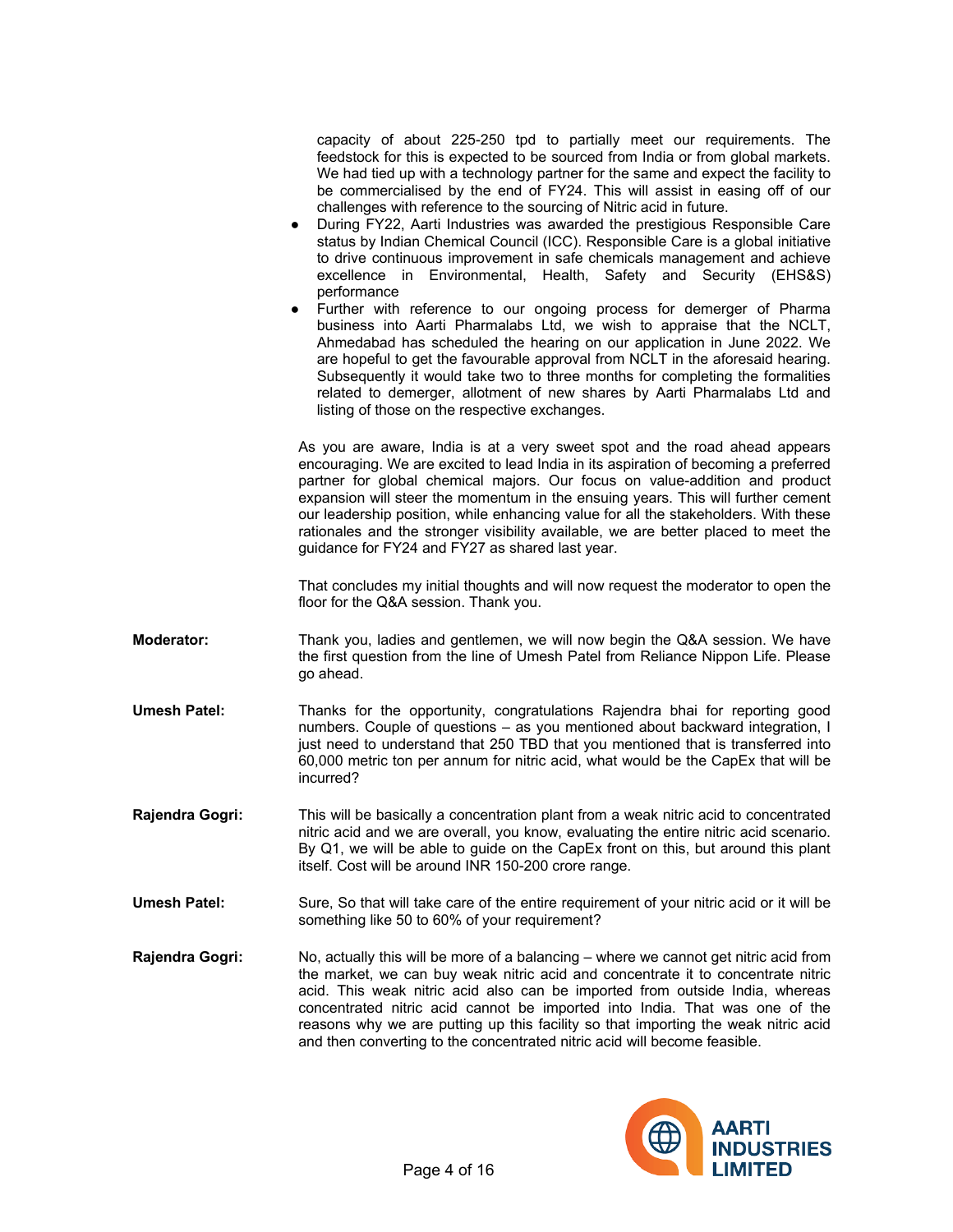- **Umesh Patel:** On the pharma segment that you mentioned about API facility that will, you know, get the approval from US FDA and that is in the final stage. What would be the revenue potential of this facility and what would be the EBITDA margin that will contribute to your Company?
- **Rashesh Gogri:** The new facility is going to come on stream from the current quarter. It will be a ramp up in the next three years and we will be able to utilize the total potential. The total revenue potential is \$25-30 million and EBITDA will be line with our EBITDA margin of 17-20%.
- **Umesh Patel:** If you look at China recently, if I recollect properly in 2019 when there was an issue in China, it helped us in, reporting very good set of numbers in terms of profitability. So again, in this quarter also April to June there was a supply disruption and China lock down that happened. So do we expect that again, the similar kind of situation will arise for Aarti Industries being, market leader in most of the Toluene based as well as nitrogen based derivative products?
- **Rajendra Gogri:** No, currently we are not seeing any significant impact of the lockdowns in China. The material going into China is a bigger problem than material coming out of China, in general.
- **Moderator:** Thank you. We have the next question from the line of Surya Patra from Philip Capital, please go ahead.
- **Surya Patra:** Congratulations for the good set of numbers. On the margin front, if adjusted for the termination fees or the compensation what we had received in the corresponding previous quarter, our margin almost remains flat, despite of the elevated cost in terms of logistics, utilities and all that. I believe that the pass on of the elevated RM cost is possible, but may not be the case for utilities and all. How did you manage that margin remaining same or what has contributed incrementally otherwise?
- **Rajendra Gogri:** Generally logistic costs get transferred because the ocean freight has increased so much, it becomes difficult for us to bear the ocean freight change.
- **Surya Patra:** Utilities?
- **Rajendra Gogri:** Utility sometimes, you know, becomes difficult, but I think utility was already high. So on a QoQ basis there is not much change in utility cost.
- **Surya Patra:** Now having seen whatever kind of cost situation now and it seems that the elevated cost situation is likely to prevail mostly possibly entire of this year, FY23. So given that, could you give some sense on your cost line items? So, because you are also indicating that you have added some 1,500 odd people in FY22 possibly throughout the year that you would have added so the incremental cost will be added because of that, so what is the kind of change that we should be seeing in terms of the cost with it? Can we maintain or see some improvement in the gross margin front, having seen the peak of RM cost scenario currently?
- **Rajendra Gogri:** Yes, actually this number of people which has been added is also for, whatever was commissioned in the second contract, as well as some of the people have been onboarded for the , start of this third contract and some of the other projectswhich are going to get lined up. They will be utilized mainly for the newer facilities andcorresponding expenses will be absorbed in the volumes generated out of it.

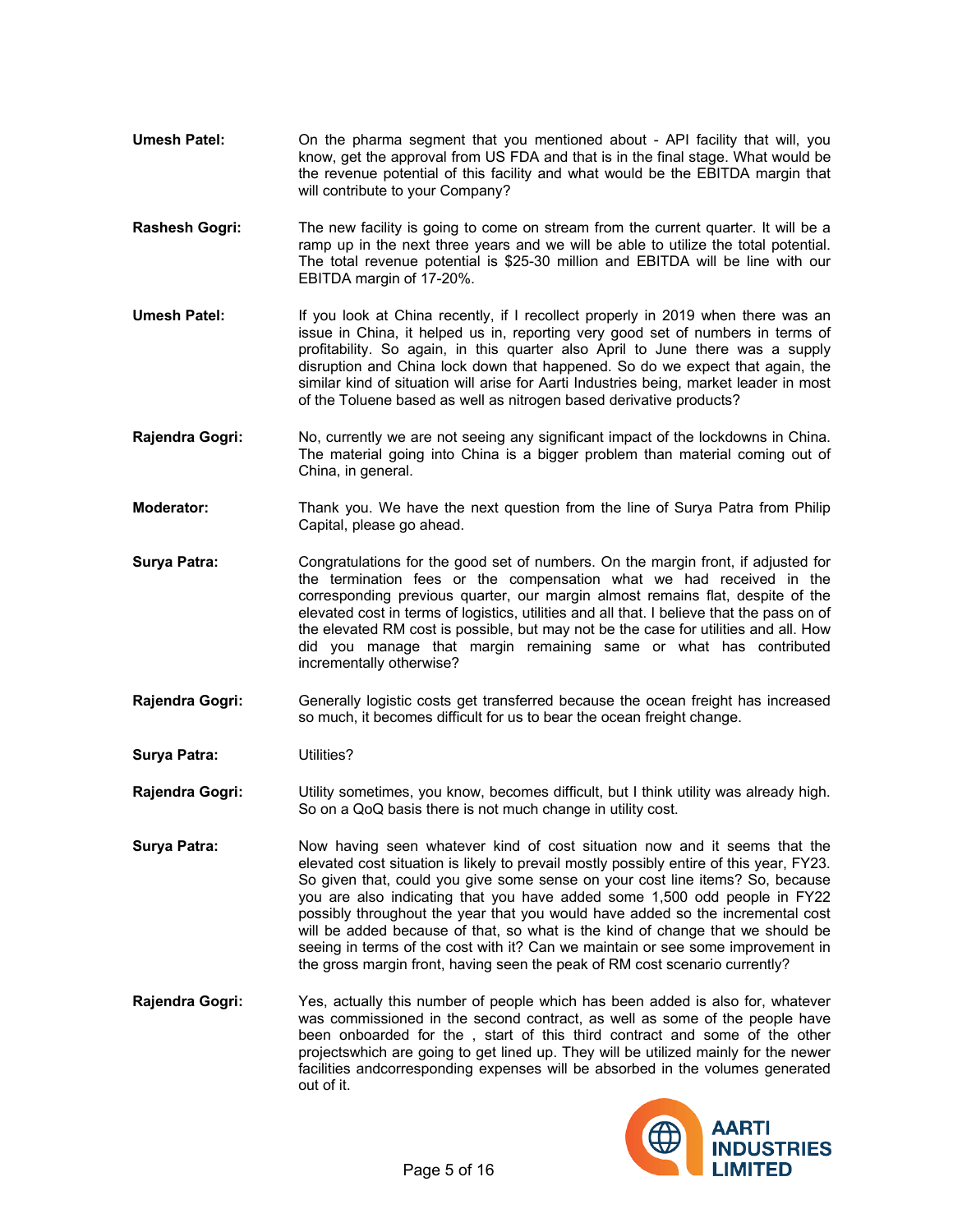- **Surya Patra:** You do not guide on the margin front but given the kind of absolute cost expansion what is visible, do you think your absolute EBITDA growth will be in line with the earlier guided trend?
- **Rajendra Gogri:** Yes, overall, because correspondingly there will be a volume increase also. At the EBITDA level,we feel whatever the guidance which we have given on FY24, we should be able to reach those level in next year.
- **Surya Patra:** In terms of the people, with this addition of 1,500 what is the total?
- **Chetan Gandhi:** It will be roughly around 8,000-8,500 in employee workforce.
- **Surya Patra:** About the second contract that you have commissioned. Given the challenging situation that is prevailing, do you think it will be a very staggered one than the earlier expectation, versus the INR 500 crore kind of run rate, are we going to start the year with, let us say 50% utilization of that optic program or some sense will be?
- **Rajendra Gogri:** No, it will be at a very high level of percentage utilization from the first year itself, the way the contract has been structured. So there will be a significantly high percentage utilized.
- **Surya Patra:** Since it is the plastic oriented, given the weakness that is visible in the global economy process, would there be a kind of moderation in the volume expectations out of that?
- **Rajendra Gogri:** No, overall not, we have that contract structure we do not see much issues there.
- **Moderator:** Thank you. We have the next question from the line of Aditya Khetan from SMIFS Limited. Please go ahead.
- **Aditya Khetan:** My first question is on the API capacity expansion. If you can highlight the absolute capacity figure in liters and how much in terms of percentage also if the capacity is increased to, how much would be that in terms of percentage increase?
- **Rashesh Gogri:** The API capacity, basically we are putting a high-volume line and the products which we will be manufacturing there will be \$200 to \$500 of kg product. So what we are doing is from the current line, we are moving the high volume products to the dedicated lines. We will have very high occupancy overall because of that, because we already are having significant occupancy of these in our current multipurpose lines. We have now graduated to a level where the production shift to dedicated lines.
- **Aditya Khetan: T**his figure of \$200 to \$500 per kg, would this be done from the increased capacity?
- **Rashesh Gogri:** Mix of existing products and mix of new products. Largely the volume will be built by existing products and one or two higher new products for which, you know, we have already done the validation and other things. The products are now getting launched or mature.
- **Aditya Khetan:** From the raw material aspect in terms of China, there are some raw materials which are imported from China, there is a disconnect in domestic prices and

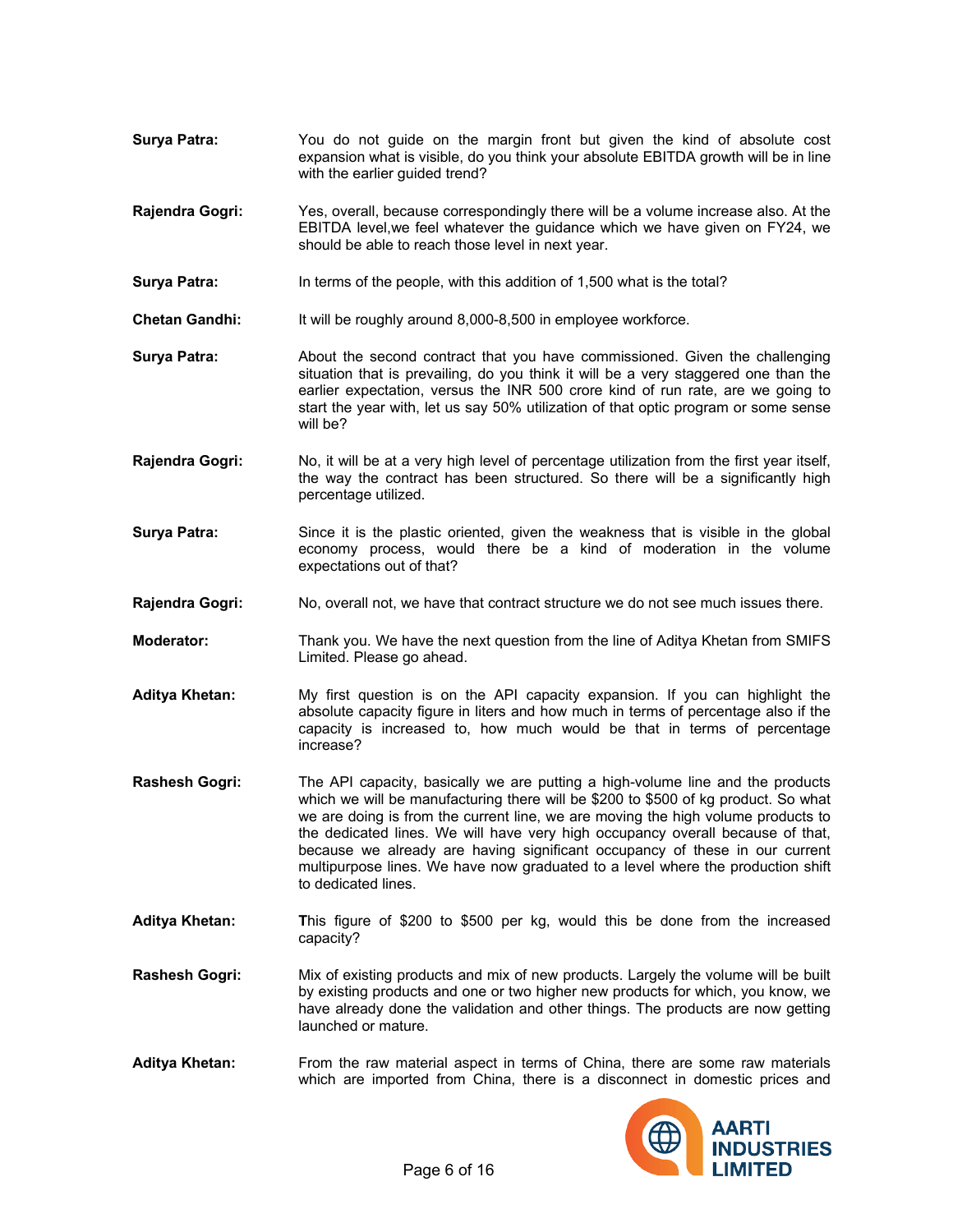China's prices. Because of this we are witnessing that imports have started to increase and China is offering them at a much lower price as compared to the domestic players. On account of the lockdown and all, so there is a disconnect in many of the raw material prices. Are you witnessing that for the next quarter, there could be some sort of impact from this China related shift, if suppose they are offering at a lower price, so volumes can be shifted toward China?

- **Rashesh Gogri:** Are you asking pertaining to pharma, chemicals or both?
- **Aditya Khetan:** Sir, for chemicals specifically.

**Rajendra Gogri:** No, for chemical basically we are totally backward integrated and we do not see any movement, any shifting towards China for our product line.

- **Aditya Khetan:** But in terms of pricing, there is a disconnect for the raw materials, is this data point, correct?
- **Rajendra Gogri:** No, it may be for some specific products, but overall we are not seeing any significant impact.
- **Aditya Khetan:** On the revenues for this fiscal, we have clocked roughly 42% revenue growth, this is excluding the termination income, so how much of this would be from the volume and realization, just a ballpark figure would do, sir?
- **Chetan Gandhi:** You're talking in terms of the annual volume growth or what?
- **Aditya Khaitan:** Annual volume growth.
- **Chetan Gandhi:** That would be in the range of 18-20% plus.
- **Aditya Khaitan:** Okay, 18%-20% is the volume growth for FY 22?
- **Chetan Gandhi:** Yes.

**Rajendra Gogri:** On your question on volume growth – the first contract because it got canceled, we already got the assets online and those assets we had just started the production in that plant and as I mentioned in our speech by FY24, we will have 70-80% capacity utilization for that product and actually that is a value added product of four steps, corresponding, backward impact of the entire value chain volumes that will come in. The second contract has been commissioned in Q4, so that volume will come in and this yea; partly nitric acid also had impacted. Once the nitric acid stabilizes, we expect 70-90% capacity utilization by FY24 for most of our plant.

- **Aditya Khetan:** On nitric acid when I was looking at your number for the last 7-8 years, nitric acid contribution in the overall raw materials is only about 7-8%. So considering if there is a shortage also, so does it impact us much on the cost that is what I wanted to know.
- **Rajendra Gogri:** Yes, because nitric acid you are going to see raw material. So, price is one factor, the availability is a bigger factor. If you have less material available, but overall we see that nitric acid situation will improve because in second half of this year some new nitric acid capacity will come up in India. So we feel that availability front is out in FY23.

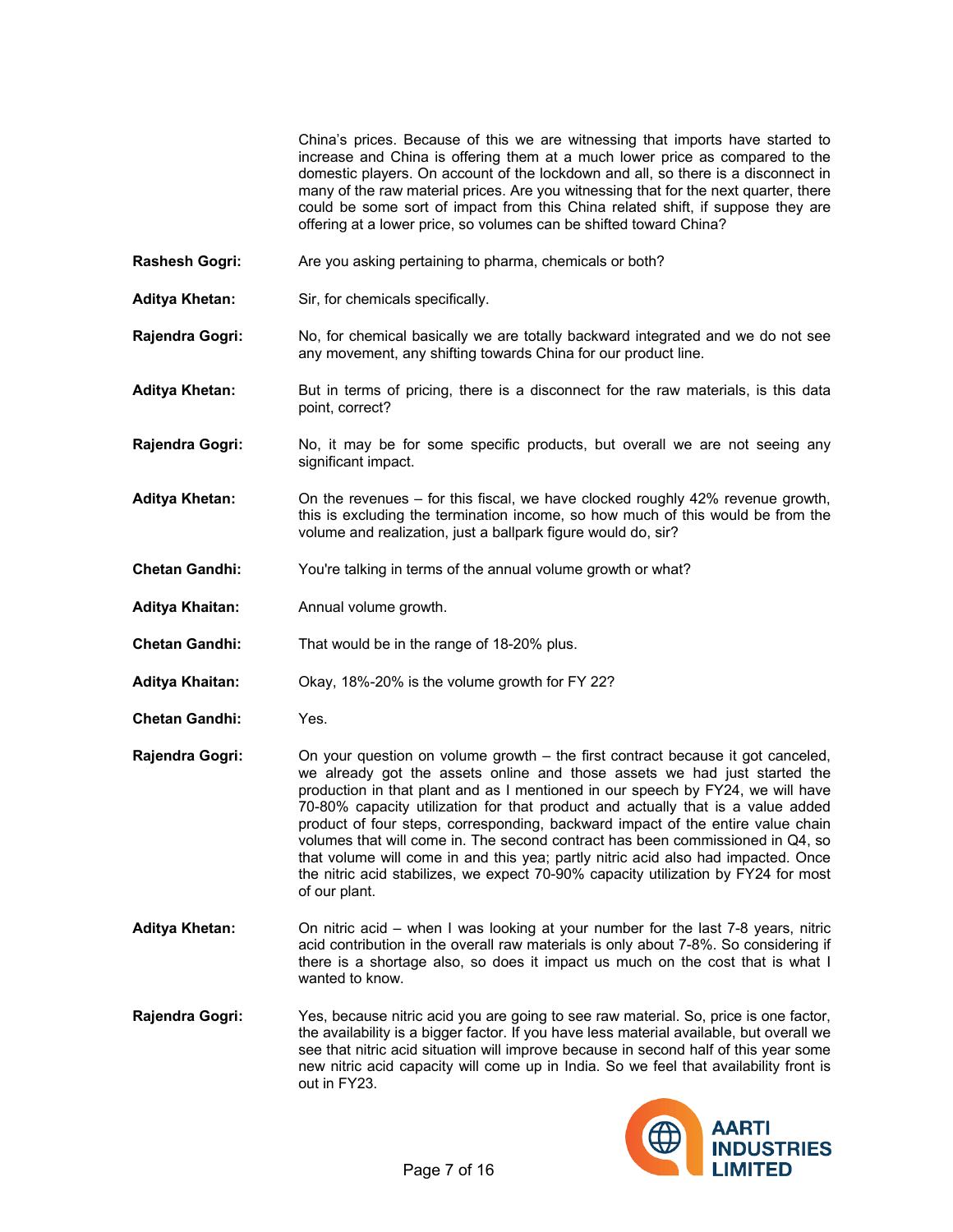- **Aditya Khetan:** On this INR 2,500-3000 crore of CapEx for the specialty chemical which we are doing from FY22-24, if you can give some rough break up on this, INR 3000 crore revenue of CapEx onto the specialty chemical.
- **Rajendra Gogri:** For the existing activity in our running business, what we had guided was in around INR 1,500 crore and the rest will come up for the new product, which the sales will start coming more in FY25 onwards, that'll be a multipurpose plant.
- **Aditya Khetan:** So this INR 3000 crore of CapEx for specialty chemicals, so I believe one part is for the chlorotoluene and second is for the universal multipurpose?
- **Rajendra Gogri:** Yes and some of the existing product downstream also, we will be expanding capacities in addition to the entire new range of products.
- **Aditya Khetan:** In terms of number if you could give?
- **Rajendra Gogri:** I think that we will have to work out and then come out in maybe next few quarters, the detailed breakup of this campaign.
- **Moderator:** Thank you. We have the next question from the line of Ritesh Gupta from Morgan Stanley. Please go ahead.
- **Ritesh Gupta:** Just wanted to understand a couple of things. If you just look at the last two quarters' commentary, you talked about nitric acid challenges and logistics cost, etc. had also gone up, going forward the challenge also lies in terms of probably the US recession, etc. If I sum up all the one offs in last 6 months and then I see the head winds in the next 6 months, what looks better? I mean, the kind of margin that we saw in last 6 months or probably next 6 months, again, energy costs, etc. also been higher, or probably the running quarter energy cost etc. also on the higher side. From the second half, as we go to the first half this year, should we see momentum improving or should we see similar sort of challenges sustaining in the first half?
- **Rajendra Gogri:** Yes, basically overall the discretionary side demand has some impact, but we are able to rearrange our product mix and agrochemical side the demand is quite strong, I think because agri commodity price are also strong. Overall, we see, as far as volume possibility, there is not much issue and nitric acid this year in the first half may still remain challenging; maybe second half the capacity in India will increase. This will stabilize the availability.
- **Ritesh Gupta:** If I just extrapolate your guidance of EBITDA doubling over FY21 and FY24, you are looking at 20% growth over next 2 years in terms of EBITDA. Given that, even when I look at your FY22 commentary you said that, lack of operating leverage, higher fuel and power costs and logistics cost, etc., do you think that there could be a potential upgrade to the FY24 numbers or is it that you want to conservatively stick to it or is there some sort of upside which is there, which let us say FY21 all your Bayer contract and the contract 1, contract 2, contract 3, all start operating and plus some of the capacity expansions that you have seen and the kind of discretionary demand issues that you have seen in the last year normalized or is there something else which I need to keep in mind when I see your guidance of doubling of EBITDA up to FY24?
- **Rajendra Gogri:** Yes. I think more or less we can still maintain the EBITDA guidance overall. I think 1.7 to 2 times what we have guided for FY24. I think those are the kind of number we should be able to hit.

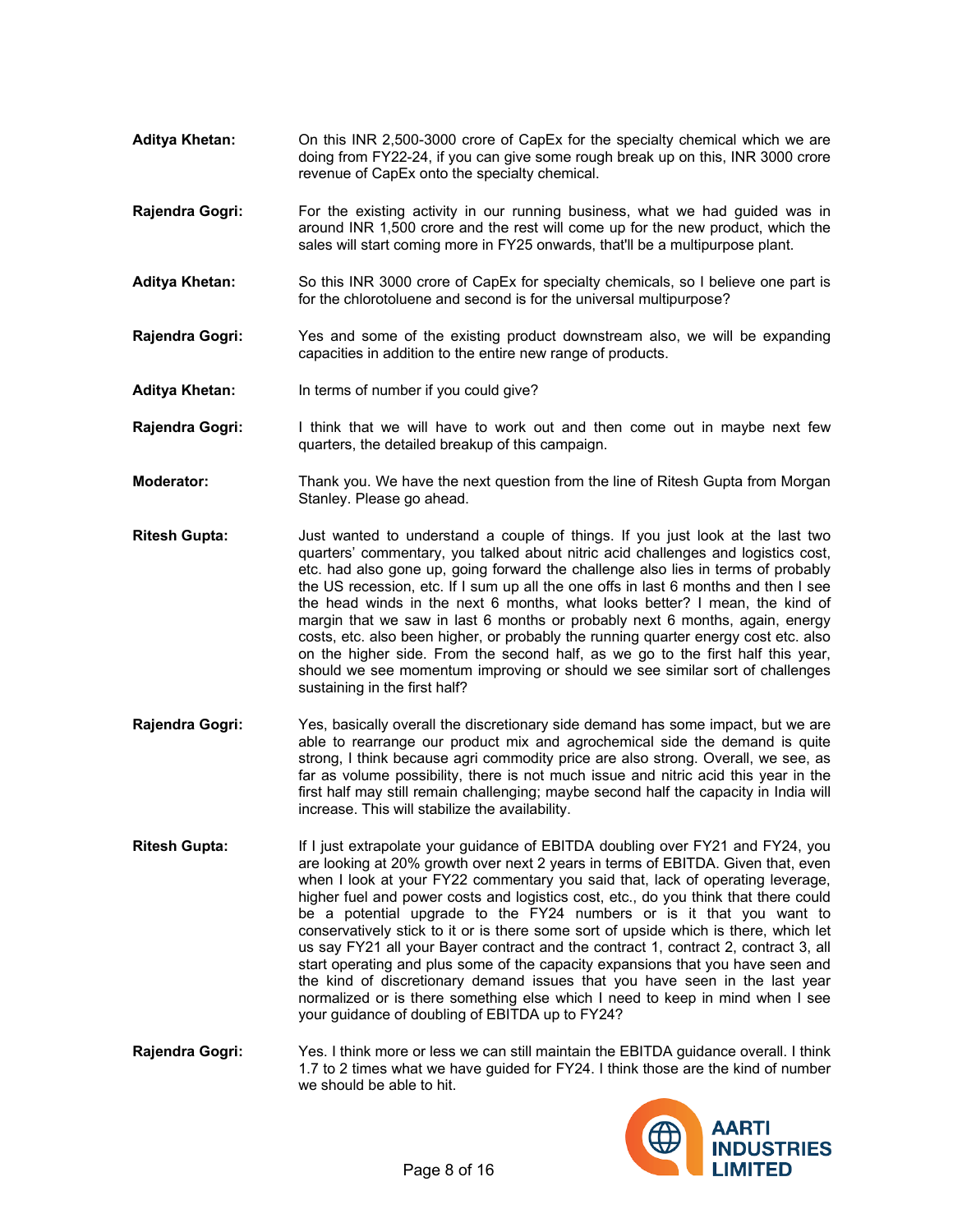- **Ritesh Gupta:** No, sir, the question is that when I look at the lower end of the quidance, when I look at 1.7 number, you already moved to 1.34 this year. When I look at the lower end of it, we are talking about 35% improvement on a base of 1320, so you are talking about like a total of 25-27% EBITDA growth over next 2 years combined.
- **Rajendra Gogri:** Yes, but this year, you know, there was INR 138 crore shortfall fee, which is part of EBITDA of this year.
- **Ritesh Gupta:** Right Yes.

**Rajendra Gogri:** So that gets knocked off in FY23 and FY24.

- **Moderator:** Thank you. We have the next question from the line of Abhijit Akella, from Kotak Securities, please go ahead.
- **Abhijit Akella:** For FY22, you know, you had guided to 25-35% growth and of course you have exceeded those numbers. Is there a rough number you could sort of guide us to for FY23 as well on revenue and EBITDA growth?
- **Rajendra Gogri:** No, overall as I just mentioned, you know, this FY22, we had about INR 138 crore shortfall fee for our first contract, which was mainly accounted in first three quarters, which will not be available going forward in the next year. We have a volume ramp up for a lot of projects. So this will be more of a consolidation and we see high single digit growth in EBITDA in FY23.
- **Abhijit Akella:** High single digit growth in EBIDA and on revenue should we expect a similar kind of growth rate as well, high single digit?
- **Rajendra Gogri:** Revenue growth may be higher because that's shortfall fee was without any revenue, revenue growth will be more.
- **Abhijit Akella:** Understood, sir, that is helpful, just on the situation in the export markets, particularly Europe, you know, where I mean, there has been talk of, you know, significant impact to the economy because of gas costs and everything, if you could please just help us understand what the situation is like there in terms of our key customers or end use industries and whether you are seeing any softness and if that impact business in the year ahead?

**Rajendra Gogri:** Actually, because we make value added intermediates and then subsequent value addition whatever is done in, the requirement of energy in that valuation will be limited. Actually energy requirement in our range of product is more, we see that, some of the products where we compete with Europeans, there may be some issues whereas our customer side. We do not see much issue on demand front.

> And the European companies, most of our customers, they make the product for global market. It is not for a European market. The way chemical industry is structured is that we may supply something to North America, Europe, but the product what they make there that is for a global market.

**Abhijit Akella:** On the nitric acid project, if you could just share some information about what our total requirement is on an annual basis and how much of that will be catered to by this expansion that is coming up.

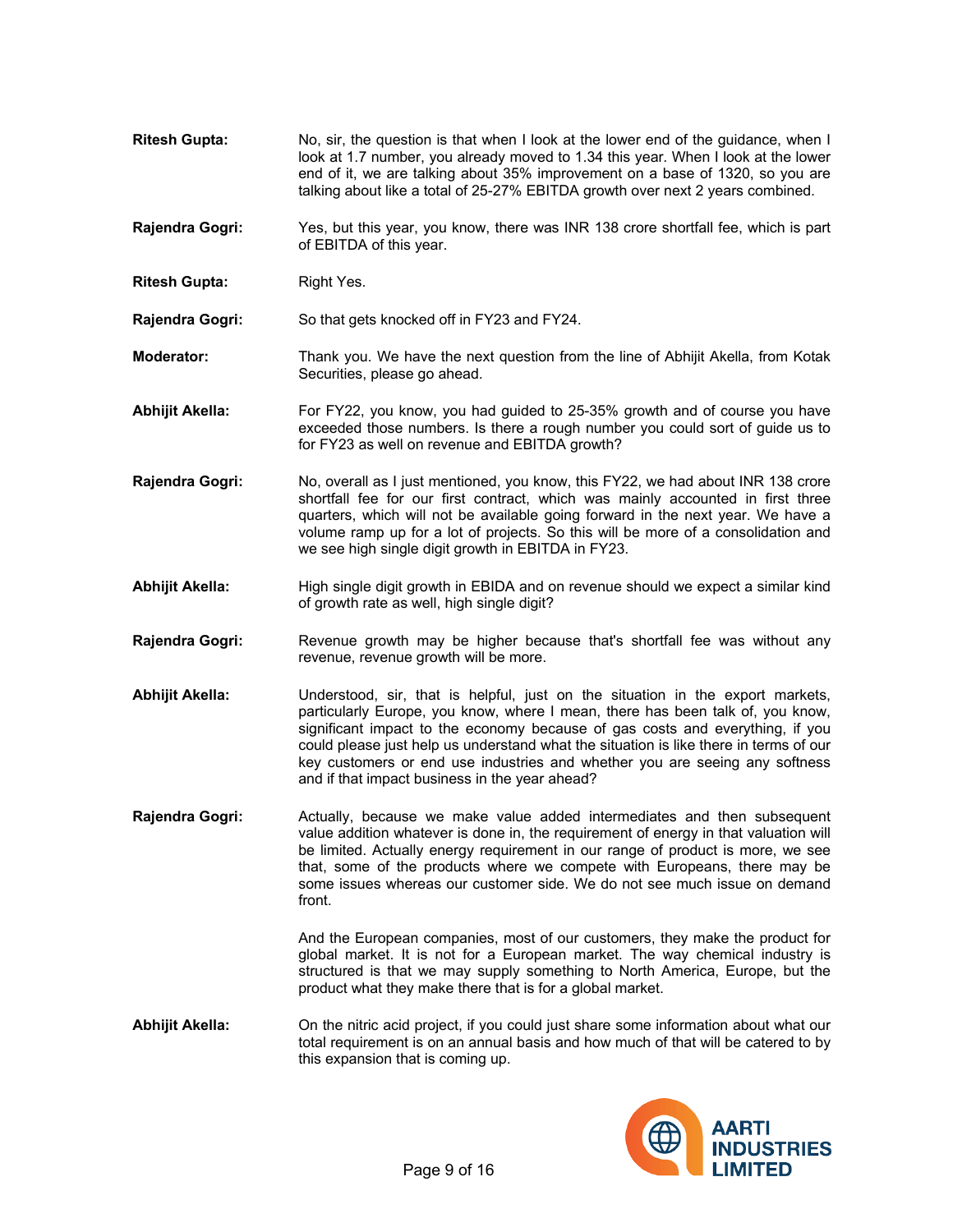- **Rajendra Gogri:** Yes, this will be more of a backup kind of an arrangement, if CNA is not available, we can import weak nitric acid from overseas also and convert it into concentrated nitric acid. This will be more of a kind of a backup arrangement. We are yet to work out the overall comprehensive nitric strategy, that is still in development, what should be our long term strategy on nitric acid.
- **Moderator:** Thank you. We have the next question from the line of Rohit Sinha from Sunidhi Securities. Please go ahead.
- **Rohit Sinha:** On the employee cost as you have mentioned that you added 1,500 employees. They have probably been added in the second half of FY22 and since second contract was executed, most of that was maybe dedicated to that type. Just wanted to understand that at which level is this large number being employed. With probably the third contract coming up and obviously other projects getting commissioning, do we see another addition on these numbers?
- **Rajendra Gogri:** Yes, this number 1,500 was for throughout the year, for the projects which were commissioned and also the projects which are going to get commissioned over this third contract and some other intermediate plant, which will be mostly commissioned in the first half of FY23. So we are already onboarded the people for the plant, which are going to be commissioned mainly in this first half of FY23. You see, overall now there is a talent pool in the chemical market because a lot of investments are coming up by a lot of companies and one of the key challenges going forward will be how do you manage the talent? So that is why, we like to have some cushion in the talent and also do continuous internal training to upgrade the people. We are coming up with very large expansion, it is very important that human resources are properly taken care of.
- **Moderator:** We have the next question from the line of Archit Joshi from Dolat Capital. Please go ahead.
- **Archit Joshi:** Congratulations on the good set of numbers. In terms of the presentation and from your introductory remarks, you had mentioned that there are about 40 odd products in the speciality chemicals division that we are targeting to introduce, I would like to understand if there is any particular chemistry that we are focusing on or if you can just throw some light on what kind of products will these be that might be coming in the next 2-3 years, will it be application specific or chemistry specific? If you can also mention the rationale as to why we are introducing them.
- **Rajendra Gogri:** Yes. Basically one big range will be entire chlorotoluene range and the chemistry what will come is first will be what we call ring chlorination, which is different than what GSTL has announced, they have announced which is called sidechain chlorination. So first will be ring chlorination, which is similar to what we do for benzene and there will be a new chemistry, first time will be, you know, photo chlorination then, chlorine as in using anhydrous hydrofluoride acid, then ammoxidation, Grignard reaction, chlorination. These are the kind of chemistries which will be there and this again is an integrated chain and most of the product in this will be going mainly in pharm, agro and dyes and pigments, that will be the major outlet for this product range and the main driver here is, again, there will be import substitution, as well as global customer wanting to shift some of the demand from China to India, that is a major driver in this entire chain.

**Archit Joshi:** In the earlier chemistry that we were into, we had sort of a dynamic model that we had adopted from aminolysis, nitration or chlorination and this is a completely different basket of chemistry that you are speaking about right now. How different

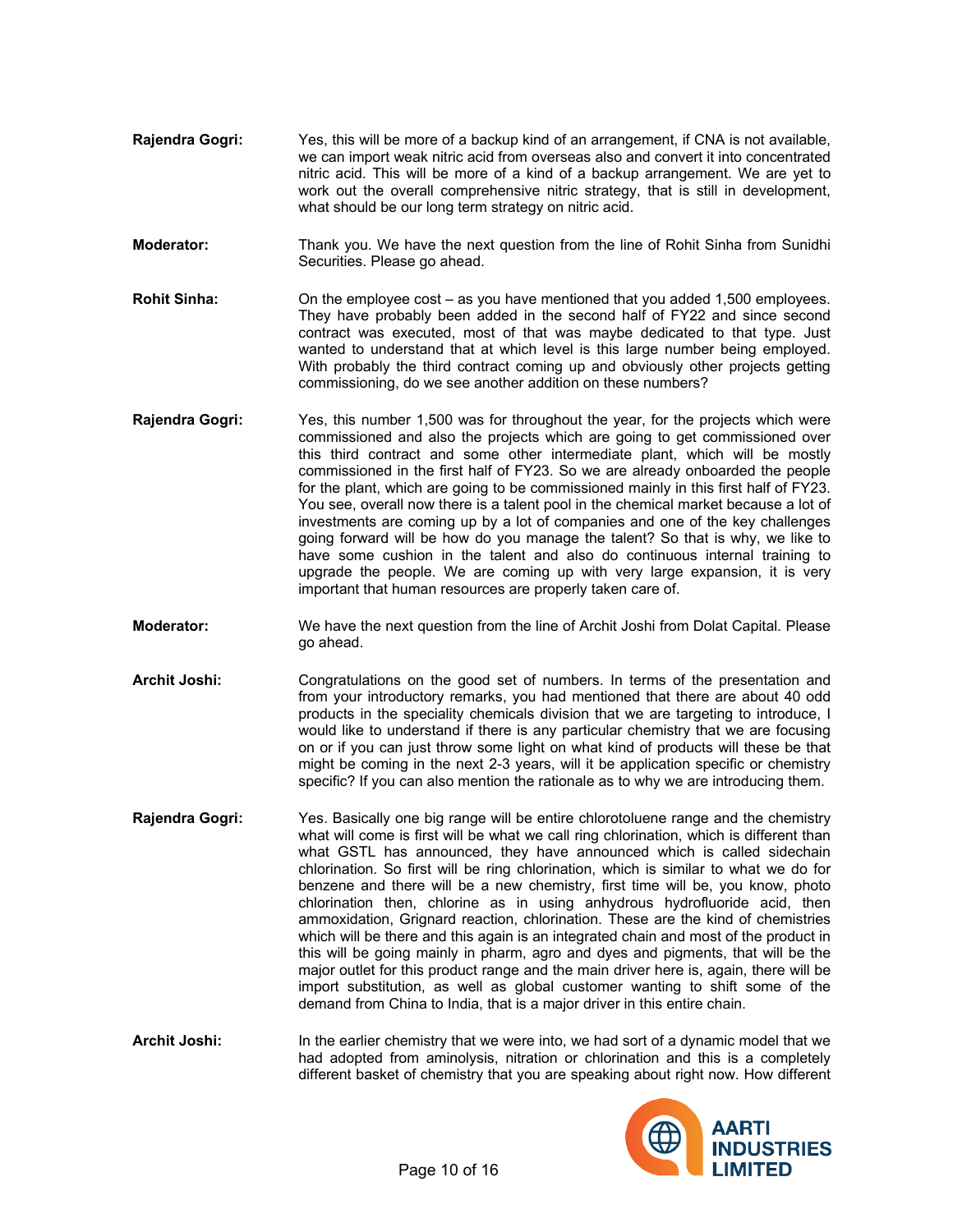would it be from our existing business model of manufacturing those five chemistries in which we were in top three, maybe top four globally. How will we be placing ourselves, will this be again through having dedicated plants for certain chemistries, because you are also speaking about setting up a universal multipurpose plant and these chemistries are completely new to what we were doing in our existing business model.

- **Rajendra Gogri:** Photo chlorination and all, what we call it will be single chemistry multi-product plant, so we will be running on campaign, different photo chlorination products or anhydrous hydrofluoric, AHF fluorination, this will be dedicated chemistry with multiproduct line, ammoxidation will be also totally dedicated multi, so there is dedicated chemistry multi-product, and there will be this multipurpose where we will be able to do multi chemistries, where we can do Grignard and all other ammoxidation and all those chemistries that are more advanced chemistry generally and typically are then done in multipurpose plants. We also have those kind of complex chemistries in our existing business, but they are like diazotization and all, but most of our plant up until now were dedicated to those chemistries and now we know we will have more of an additional multipurpose kind of a facility on ground.
- **Archit Joshi:** In some of the previous calls you had already mentioned about the kind of market from the import substitution angle for chlorotoluene and if you can similarly also speak about this new chain that we are targeting in photo chlorination, what kind of applications and what kind of size we might be targeting and if you can just speak also on the competitive analysis of this one, thank you.
- **Rajendra Gogri:** This photo chlorination is part of chlorotoluene chain itself. We will be this ortho chlorotoluene and para-chlorotoluene, photo chlorination done, but there, you know, we can also do direct toluene photo chlorination, which is also being done by -- which GSTL also is planning, so those kind of products also can be done because this will be a dedicated to the chemistry where we can move the product around.
- **Archit Joshi:** This being a part of chlorotoluene itself, would there be any difference on the chemistry side or is this just like a whole, if you can say, simply speaking would photo chlorination will be subset of chlorotoluene?
- **Rajendra Gogri:** No, you see, like PNCB was other, nitrochlorobenzene and all, we do first chemistry, then some product will go to the second, third, fourth, fifth chemistry.

**Archit Joshi:** Understood, got it.

- **Rajendra Gogri:** Photo chlorination is the second chemistry after flourine chlorination.
- **Archit Joshi:** Okay, so basically this will be quite similar to our existing model.
- **Rajendra Gogri:** Yes, it is very similar and is a very robust model what we see, because that we have done for two benzene and nitrotoluene.
- **Archit Joshi:** Got it, sir, thanks a lot, sir. That's it from my side.
- **Moderator:** Thank you. We have the next question from the line of Rohit Sinha from Sunidhi Securities, please go ahead.

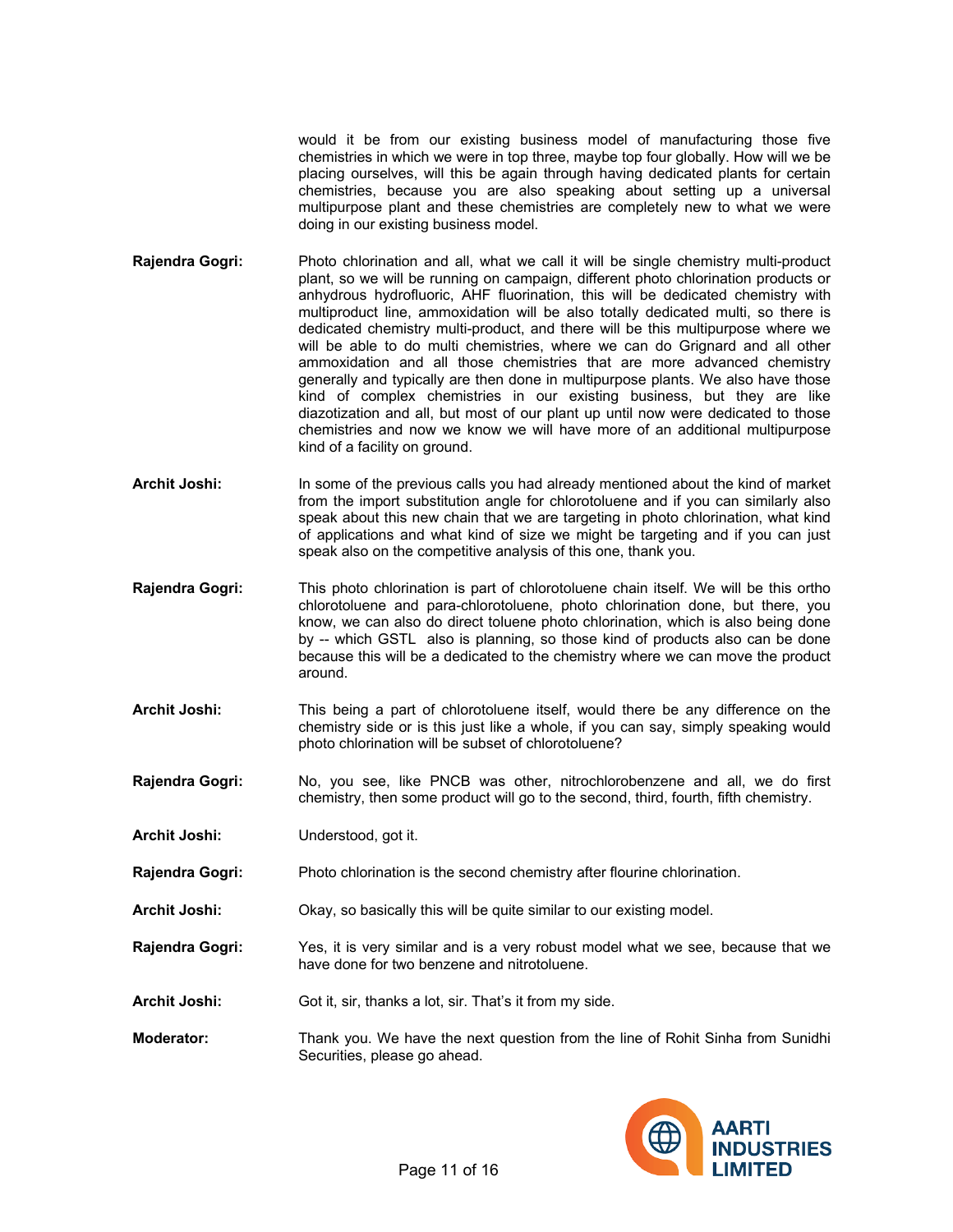- **Rohit Sinha:** As we were talking about the employee aspect. I was looking at the competition right now in this chemical segment has quite intensified and this talent hunt and retaining the talent has been a challenge as of now and maybe going forward it could be more like that. I do not know whether you commented on that part since my line got disconnected; if you can touch upon that point also?
- **Rajendra Gogri:** Yes, I mentioned that overall, because a lot of investments are coming in chemical and specialty chemicals and there is obviously a talent shortage, which is expected going forward. Our idea will be always to be one-up on our manpower requirement and also do a lot of internal training because howsoever you may do, there will be some turnover which may happen. We have a dual strategy, one is to keep robust internal pipeline ready and also try to be proactive in filling the requirement at least 5-6 months in advance.
- **Rohit Sinha:** On R&D how much has been our total spend for the segment in FY22 and how is it being planned with this R&D going forward, with a lot of new chemistries that are coming up. The kind of investment would be a bit on the higher side on this R&D, or would it be in line with what we have in there and if at all we have also onboarded some of the maybe scientists or research personnels.
- **Rajendra Gogri:** We already also onboarded lot of people in R&D also. The R&D spend will be around in the INR 60-80 crore range and may go further up little bit in next 1 or 2 years.
- **Moderator:** Thank you. We have the next question from the line of Rohit Nagraj from Emkay Global. Please go ahead.
- **Rohit Nagraj:** Congratulations on the good set of numbers. We have completed 2 months of the current quarter, so from the demand side or the logistics and war issues, have we faced any challenges in terms of deferment of orders or any cancellation of orders? Thank you.
- **Rajendra Gogri:** Yes, we missed the word, you are talking about Russia-Ukraine war?
- **Rohit Nagraj:** Right, that is one part plus the logistic challenges and the increase in raw material because crude has gone up and subsequently benzene and toluene has also gone up.
- **Rajendra Gogri:** Overall, these have not impacted much on the demand side, because of the impact of us increasing this cost in the finished product is not very high, but in general overall inflation increasing is seeing some pushback in demand on dyes and pigment side in general, that is with the broader inflation, which is kind of some of the discretionary spends. We are seeing some pushback coming in, but the agro side is more robust for us and then we are continuously trying to reshuffle our product mix as well as the geographical mix to have high capacity utilization.
- **Rohit Nagraj:** For the second long term contract, I understand that we were supposed to get the CapEx upfront from the customer, I think, close to about INR 400-450 crore, so we have commissioned the project last quarter. So have we received that particular amount, which will probably get adjusted in incremental invoices?
- **Rajendra Gogri:** Yes, I think we have received almost 80%.

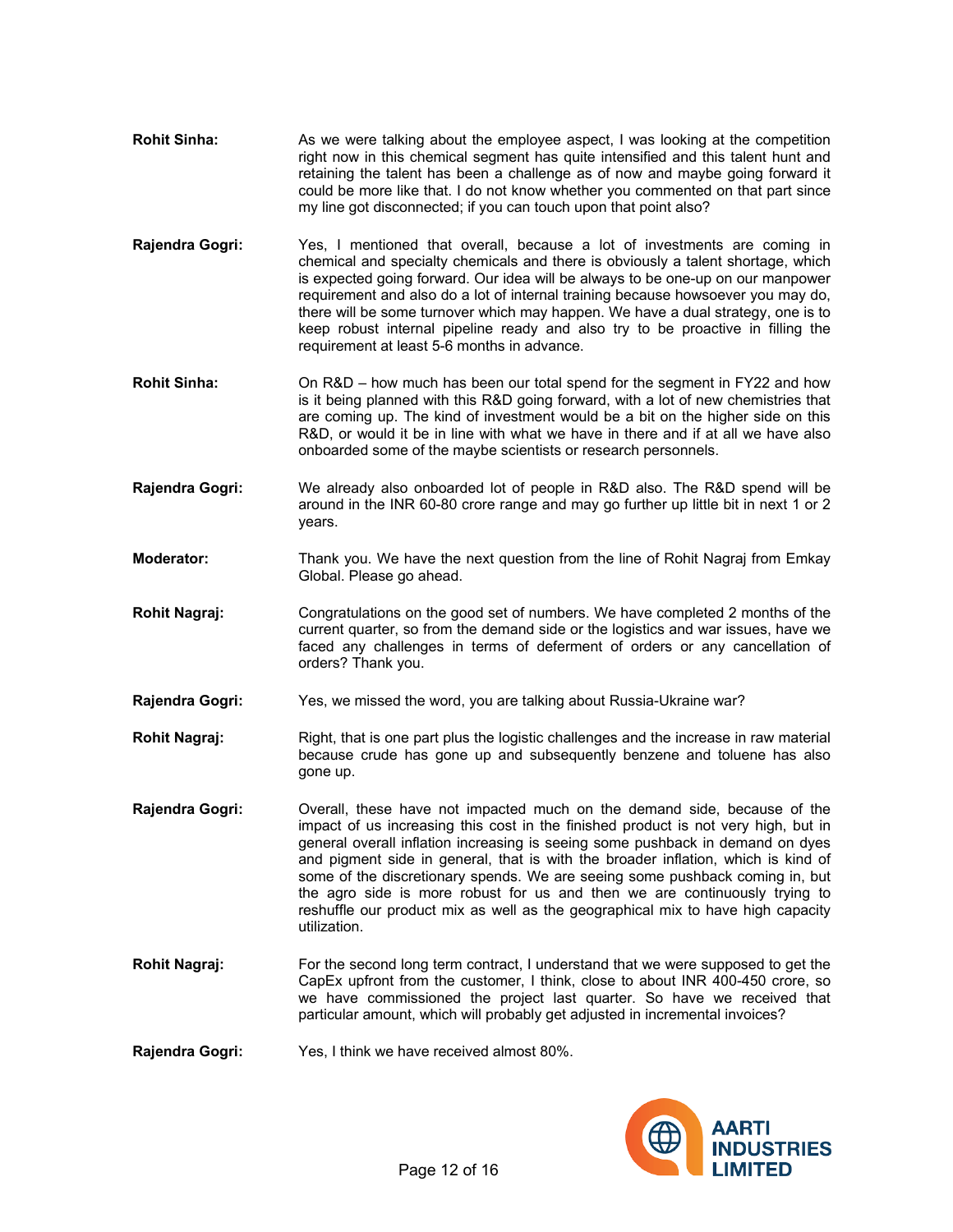- **Rohit Nagraj:** You also mentioned that we have added a significant amount of employees during last year. So Q4 is the base employee cost run rate that will continue given that incremental additions will be relatively limited as we have sufficient bench probably created?
- **Rajendra Gogri:** No, because Q4 some of the employees for contract three and all, their cost right now will go in your capital WIP. So there some number will and employee cost will increase in next year, but substantial portion has come as a revenue expenditure in Q4.
- **Rohit Nagraj:** On the guidance of high EBITDA increase, so on a basis of FY22 base of organic EBITDA excluding the INR 138 crore plus the INR 630 crore termination fee?
- **Rajendra Gogri:** No, termination fee is obviously excluded, but the INR 138 crore shortfall fee will be considered part of that FY22.
- **Rohit Nagraj:** On that high single digit is what we are looking at.
- **Rajendra Gogri:** Yes, that is what we are looking at.
- **Rohit Nagraj:** Thank you so much for all the clarifications and best of luck, sir. Thank you.
- **Moderator:** Thank you. We have the next question from the line of Siddharth Gadekar from Equirus. Please go ahead.
- **Siddharth Gadekar:** I just had one, first question was pertaining to the capacity utilization. Now, if you look at your gross block over FY19-22, we have added roughly INR 3000 crore of gross block, out of which I think INR 500 crore would be for that Bayer contract, which got terminated, so over FY19-22, how has our capacity utilization moved?
- **Rajendra Gogri:** Yes, it will be on always on product, nitro toluene we have reached almost 80% capacity in Q4, so individual process block wise, the capacity utilization will be different, so that we are saying by FY24, virtually all the blocks will reach 70-90% of capacity.
- **Siddharth Gadekar:** That is what is capitalized FY22? Is that understanding right?
- **Rajendra Gogri:** No. What will be capitalized in FY23 also.
- **Siddharth Gadekar:** Okay, so by FY24, we will be in the range of 70-80% capacity utilization.
- **Rajendra Gogri:** Yes.
- **Siddharth Gadekar:** In terms of volume growth over FY19-22 how have our volumes grown; a ballpark number also will do?
- **Chetan Gandhi:** We will have to work on that; It will not be very simple to give that number right now.

**Siddharth Gadekar:** Okay, sir, thank you.

**Moderator:** Thank you. We have the next question from the line of Ranjit from my IIFL Securities. Please go ahead.

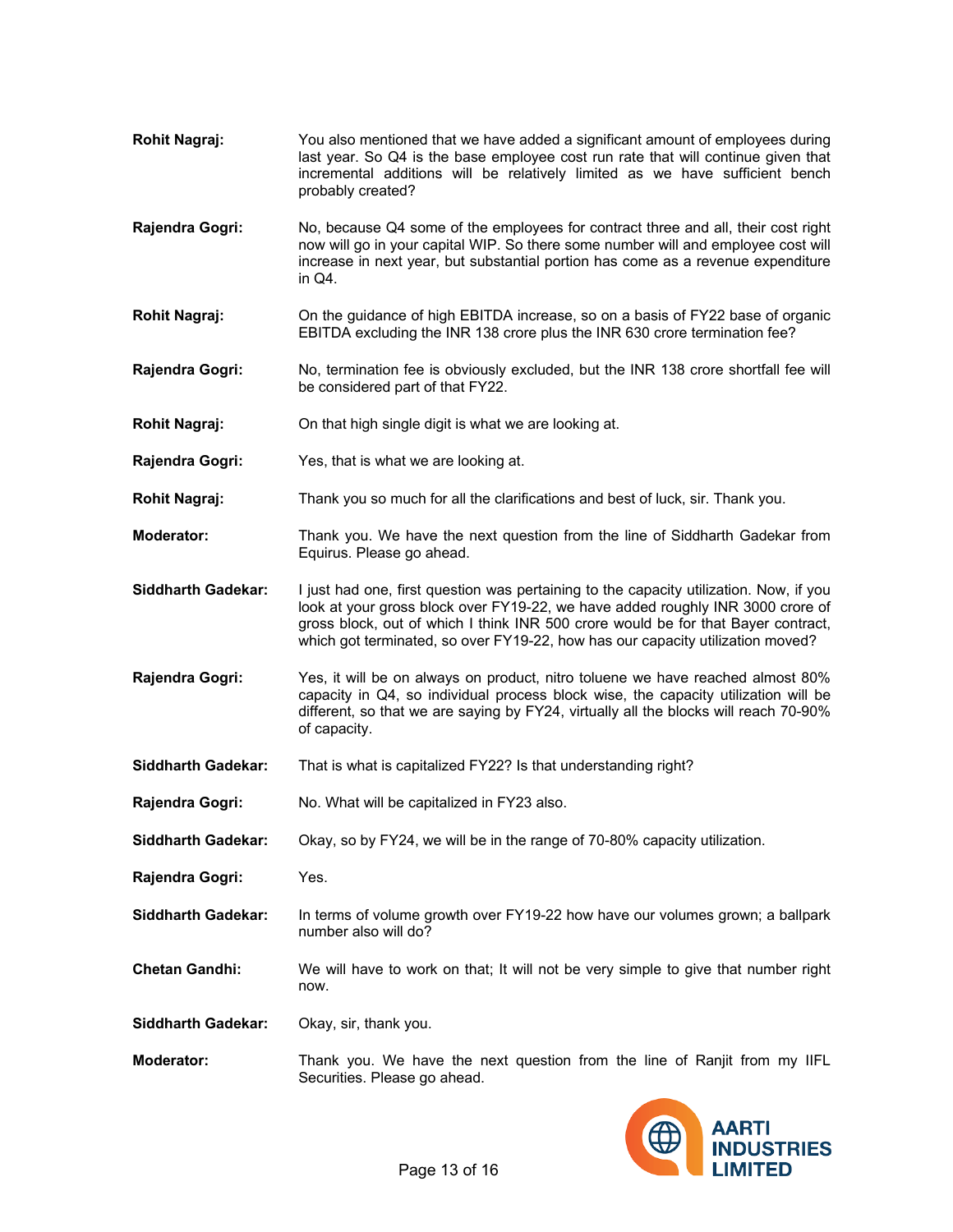| Ranjit:            | Thanks for this opportunity, the first thing, you have said a different chemistry<br>reaction that you intend to take in future, would you able to give some idea on the<br>realization, maybe a ballpark or an EBITDA on a ballpark thing. The idea is to<br>understand whether these are going to be structurally different from what we have<br>been doing till now. Thank you.                                                                                           |  |  |
|--------------------|------------------------------------------------------------------------------------------------------------------------------------------------------------------------------------------------------------------------------------------------------------------------------------------------------------------------------------------------------------------------------------------------------------------------------------------------------------------------------|--|--|
| Rajendra Gogri:    | Yes, basically this will be more value added products. EBITDA to sales definitely<br>the constant raw material prices will be higher in this range of products, because<br>the value added composition will be significantly higher in that and being a more<br>advanced chemistry also tend to give a higher EBITDA to asset.                                                                                                                                               |  |  |
| Ranjit:            | Just to put the number to it, would it be safe to assume that it would be at least<br>30-40% higher than what we are doing currently?                                                                                                                                                                                                                                                                                                                                        |  |  |
| Rajendra Gogri:    | Yes, generally, you know, if it is 20%, then at the similar level, it will become more<br>to 25%, for the incremental kind of range of products.                                                                                                                                                                                                                                                                                                                             |  |  |
| <b>Moderator:</b>  | We will move to the next question. Mr. SA Narayan from Capricorn Research?                                                                                                                                                                                                                                                                                                                                                                                                   |  |  |
| SA Narayan:        | Yes, Mr. Gogri, on the new chemistry, could you please tell us what are the user<br>industries involved, which kind of sectors would you be addressing?                                                                                                                                                                                                                                                                                                                      |  |  |
| Rajendra Gogri:    | It will basically mainly be in pharma, agro and dyes and pigment. Pharma and<br>agro will be more or less, maybe 70-80% and maybe 20% will be other sectors.                                                                                                                                                                                                                                                                                                                 |  |  |
| SA Narayan:        | All right, and these would be growing volume?                                                                                                                                                                                                                                                                                                                                                                                                                                |  |  |
| Rajendra Gogri:    | Oh yes, the molecules which are there in this both for pharma and agro, pharma<br>will lead to a lot of import substitution and agro molecules are growing molecules.                                                                                                                                                                                                                                                                                                        |  |  |
| <b>SA Narayan:</b> | Very good, thank you very much.                                                                                                                                                                                                                                                                                                                                                                                                                                              |  |  |
| <b>Moderator:</b>  | Thank you. We have the next question from the line of Meet Vora from Axis<br>Capital. Please go ahead.                                                                                                                                                                                                                                                                                                                                                                       |  |  |
| Meet Vora:         | On nitric acid -wanted to understand the cost dynamics between importing dilutive<br>nitric acid and then concentrating it versus if we are directly procuring<br>concentrated nitric acid from India and at the same time, since we are having<br>nitric acid as a key raw material for majority of our products, why do we not set up<br>a plant for manufacturing nitric acid itself rather than setting up a plant for<br>concentrating it from the diluted nitric acid? |  |  |
| Rajendra Gogri:    | As I mentioned, you know, we are in process of developing the comprehensive<br>strategy for, you know, both ammonia to weak nitric acid, as well as weak nitric<br>acid to concentrated nitric acid. The first phase now, immediately, we have                                                                                                                                                                                                                               |  |  |

decided to go ahead with but there are two separate parts in a nitric acid plant, they are two separate plants, one is to make weak nitric acid. Many fertilizer companies make weak nitric acid and use it for fertilizer and some of the companies they make concentrated nitric acid, so they are two different parts. So at the first phase, you know what we have decided is to immediately go ahead putting up a concentrated nitric acid from weak nitric acid, and which can be imported also, this will be more on your availability mitigation, but the longer term comprehensive strategy is being worked out, which we should be able to clarify maybe by Q1.

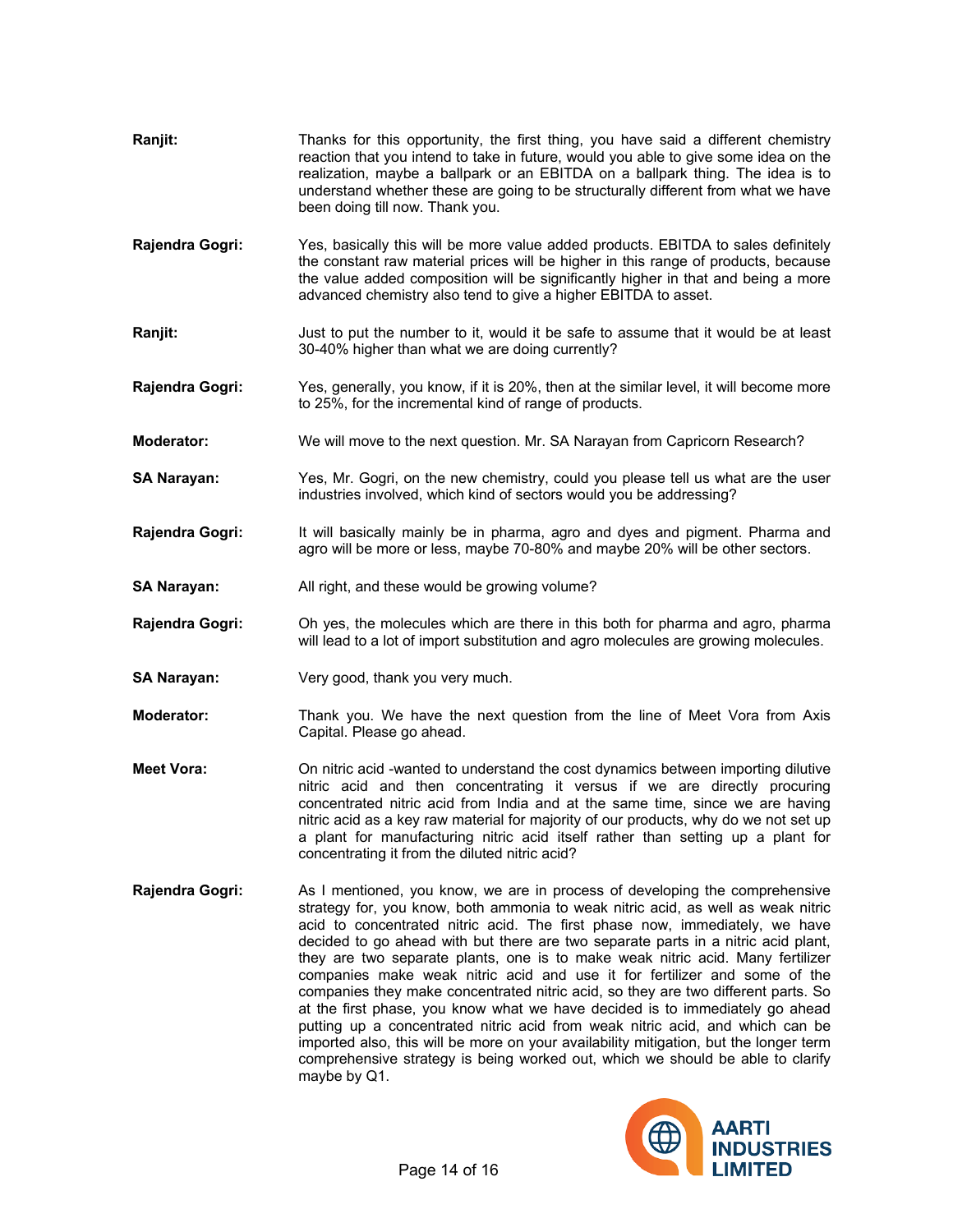- **Meet Vora:** Sure, sir, and the concentration part that we will be doing right now, our plan is to import that entire dilute nitric acid, or we will be procuring it locally?
- **Rajendra Gogri:** No, it can be procured locally also, but that is at least one raw material which can be imported, whereas concentrated nitric acid in principle cannot be imported and that kind of really restricts. Here we can import, so that availability will not be a problem. My price may be INR 5-10 higher, but know the multiplier effect for us is much more if the material is not available.
- **Meet Vora:** Sure, sir, understood, sir, that is a good step, thank you.
- **Moderator:** Thank you. We have the next question from the line of Aditya Khetan from SMIFS Limited, please go ahead.
- **Aditya Khetan:** On volumes I missed your initial commentary, if you can share the volume for nitrotoluene, NCB and PDA business?
- **Chetan Gandhi:** So for the nitro-toluene we had the volumes of around 5,155 tons for the quarter, PDA we were at roughly around 527 tons a month and NCB we were at 19,550.
- **Aditya Khetan:** So when we look for the last 3 years in terms of your CapEx, so roughly we had done from FY19-22 some sort of 27% - considerably on the EBITDA side, we are witnessing only 11% growth and the revenue there is only 15% growth. It seems that the CapEx what we have done for the last 3 years have not yet flowed into your top line and consequently in your EBITDA, so there is a disconnect with teams in terms of numbers. If you can highlight a bit more on what it is and the CapEx which we had done in the past; if you could give out the number?
- **Rajendra Gogri:** Yes, as we mentioned earlier this year again because of that order cancellation, that contract will be still at around 35-40% utilized in FY23. The FY23 guidance also we had given only a single growth because there'll be higher depreciation and other expenses, but beyond FY23, FY24, FY25, we will see a significant increase in EBITDA because depreciation and manufacturing expenses will be more or less covered. There will not be much increase in that, so significant jump in the next 3 years in EBITDA will happen because by that time our capacity utilization will reach 80-90%.
- **Aditya Khetan:** Even if I exclude that contract's figures, that was roughly around INR 490 crore for the dicamba plant and for the second was also roughly INR 300 crore so that is into the similar range, but since there are large part of the CapEx, what we had done, that seems that the numbers would still come onto the top line. Is there any sort of additional CapEx we had done on specialty chemicals or pharma, which is yet to flow into our numbers?
- **Rajendra Gogri:** Yes, the first contract was a five step process. So we have this CapEx done through the entire chain and that entire chain will get ramped up. That is the one dichlorobenzene chain which is at a slower ramp rate right now and this we will see in the next 2-3 years, we should be at 90% of capacity utilization in that chain.
- **Aditya Khetan:** So roughly what would be the CapEx what we have taken historically into our numbers, rough CapEx figure would do.
- **Rajendra Gogri:** Yes. I know, overall, this entire CapEx, some of them is still in our WIP, but this chain CapEx will be almost INR 800-1,000 crore, CapEx will be in this chain.